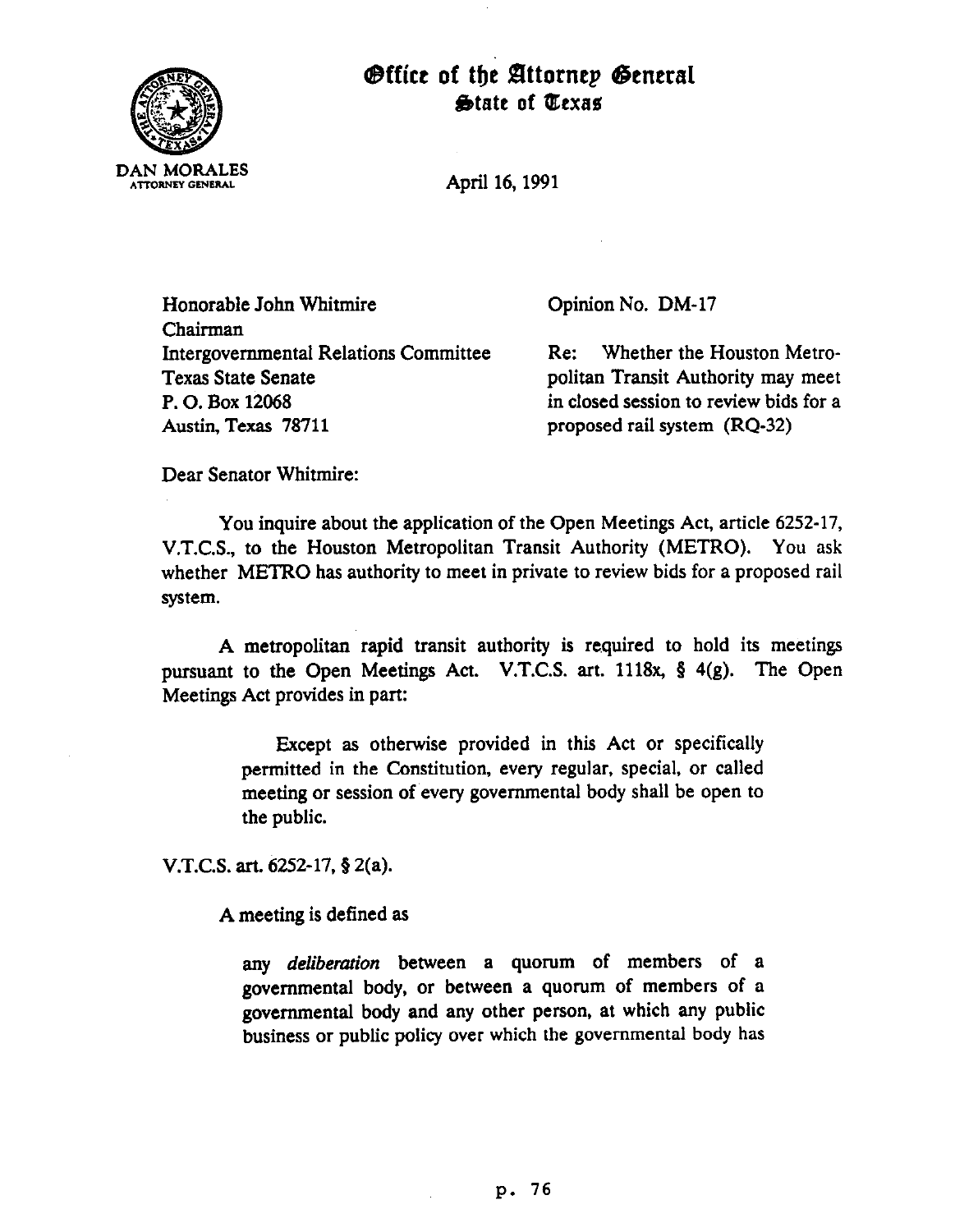supervision or control is discussed or considered, or at which any formal action is taken.

Id § 1(a) (emphasis added). "Deliberation," including deliberation leading to formal action, is thus a key element of a meeting that is subject to the Open Meetings Act. See Attorney General Opinions H-772 (1976); H-438 (1974); H-238 (1974). This term is defined as

> a verbal exchange during a meeting between a quorum of members of a governmental body, or between a quorum of members of a governmental body and any other person, concerning any issue within the jurisdiction of the governmental body or any public business.

*Id.* § 1(b).

Thus, if a quorum of members of the METRO board engages in deliberations as defined by the above provision, it will be subject to the Open Meetings Act, A board may not deliberate in private about an issue within its jurisdiction, or any public business, unless a closed session or meeting is authorized by section 2 of the Open Meetings Act. In addition, the board must first convene in an open meeting for which notice has been given as provided by section 3A of the act, and the presiding officer must publicly announce that a closed session will be held and must identify the section or sections of the act authorizing the closed session. See also V.T.C.S. art. 1118x,  $\S$  4(g).

The requirements of the Open Meetings Act do not apply when a quorum of a governmental body merely assembles in the same room without engaging in deliberations. See, e.g, Attorney General Opinion JM-1127 (1989). Thus, a quorum of a governmental body may assemble as an audience at the meeting of another entity without being subject to the requirements of the act. See id. A quorum of board members may receive information from and ask questions of staff members at an orientation or briefing session without being subject to the Open Meetings Act, as long as board members do not engage in discussion among themselves. Attorney General Opinion JM-1058 (1989); see also Attorney General Opinions JM-640 (1987) (licensing board may conduct oral examinations of applicants, asking questions and listening to answers, without being subject to requirements of act);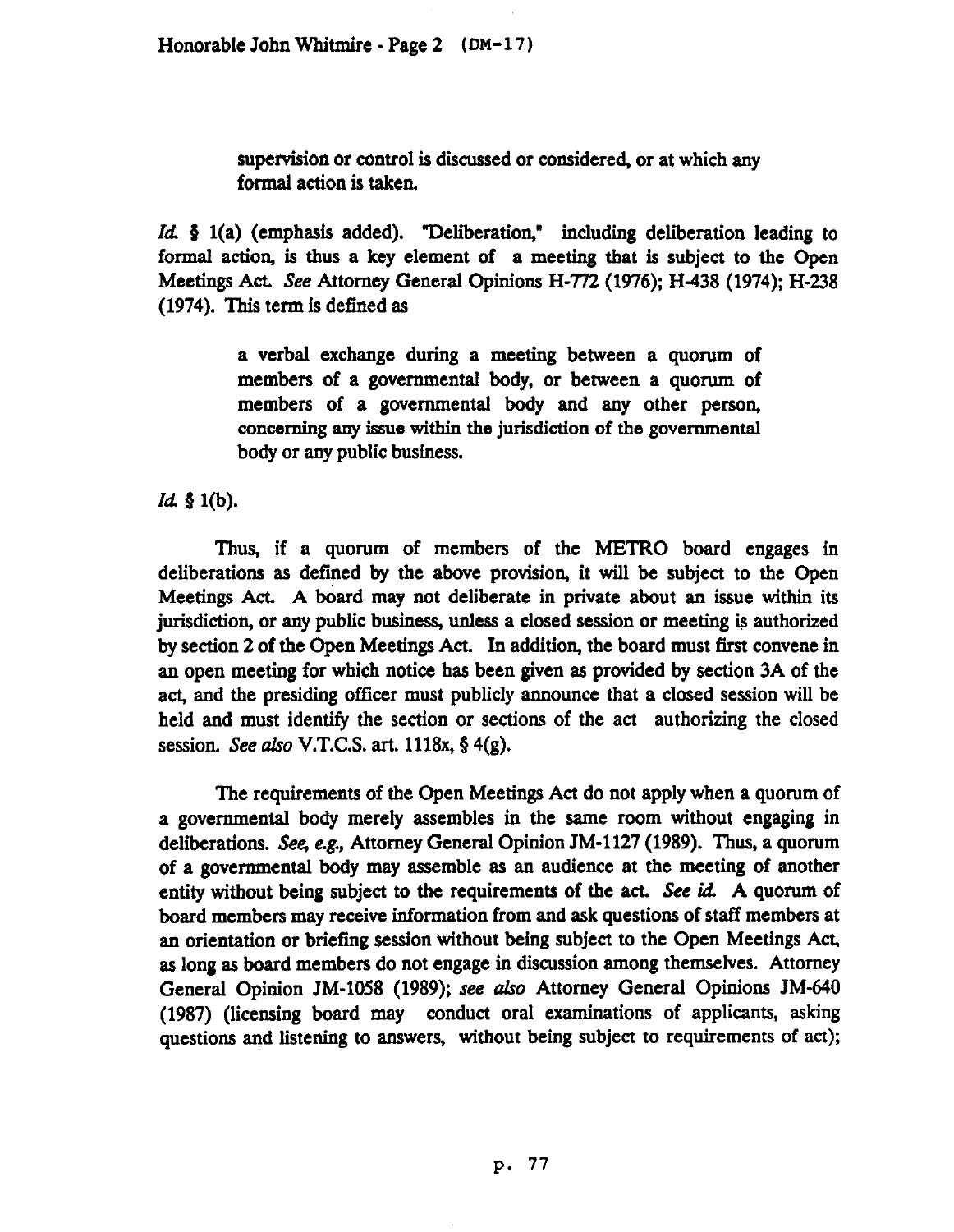JM-248 (1984) (trustees of Employees Retirement System receiving information from "particular individuals"); cf: Attorney General Opinion H-785 (1976) (breakfast meetings of commissioners court are subject to Open Meetings Act unless they are purely social in nature and involve no discussion of public business). In asking questions of the persons who address the board in a briefing session, board members must avoid engaging in deliberations by means of addressing remarks intended for one another to the persons providing the briefing. See Attorney General Opinion JM-1127.

A letter from the general counsel of METRO, which you submitted with your request letter, describes an executive session meeting of the METRO board on proposals submitted in response to its Request for Proposals for a Pied Guideway Transit System. The letter states that the meeting was conducted pursuant to section  $2(r)^1$  of the Open Meetings Act, which provides as follows:

> Nothing in this Act shall be construed to require a quorum of the members of a governmental body to confer with an employee or employees of the governmental body in an open meeting where such conference is for the sole purpose of receiving information from the employee or employees or to ask questions of the employee or employees; provided, however, that no discussion of public business or agency policy that affects public business shall take place between the members of the governmental body during the conference.

A prior opinion of this office has interpreted this provision as removing the conferences it describes from the coverage of the act. Attorney General Opinion JM-1058. Thus, a briefing session as described by section 2(r) is not subject to the notice or other procedural requirements of the Open Meetings Act. Section 2(r) codifies in part the decisions of this office holding that deliberation among the members of a governmental body is an essential element in the definition of "meeting" under the Open Meetings Act, and that if deliberations do not occur, there is no meeting subject to the requirements of the act.

<sup>&</sup>lt;sup>1</sup>As added by Acts 1987, 70th Leg., ch. 549, § 2.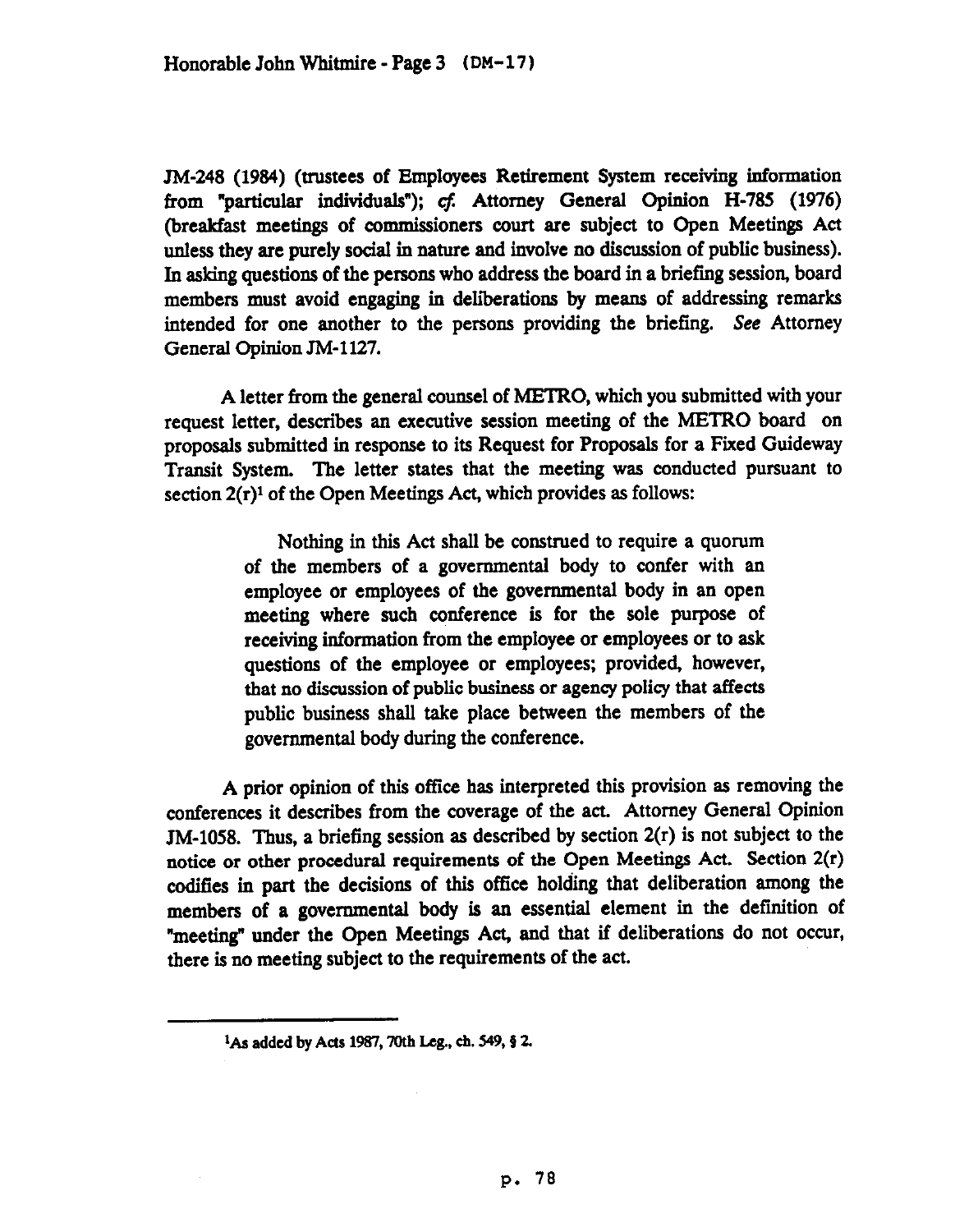The letter from METRO's general counsel describes section 2(r) as authorizing a public body to confer witb staff for the purpose **of** receiving information, provided that no discussion of public business or agency policy that affects public business takes place between the members of the governmental body during the conference. The letter continues as follows:

> [T]he contents of the meeting were in fact strictly 'informational.' No decisions of any kind were made by the Board in the meeting, nor were there any proposed decisions even discussed. The presentations by the RFP proposers were part of this information gathering process and were designed to provide each proposer the opportunity to present information which it claimed to be proprietary to all Board members at once.

This office cannot investigate fact questions or resolve disputed questions of fact in the opinion process. See, e.g., Attorney General Opinions M-307 (1968); O-3382 (1941). We can state the legal consequences that will flow from certain events. If the METRO board members did no more than receive information from proposers and staff members, ask questions and listen to the answers, and did not discuss the information or other matters of public business among themselves, then they were not participating in a meeting subject to the Open Meetings Act. On the other hand, if the board members actually discussed the proposals among themselves, section 2(r) did not authorize the board to hold a closed session for such deliberations. See also Attorney General Opinions JM-595 (1986) (governmental body is not authorized by section 3(a)( 11) of Open Records Act to discuss selection of competitive bidders *in* closed session); MW-129 (1980) (governmental body *must*  meet in open session to hire independent contractors).

## **SUMMARY**

The board of Houston Metropolitan Transit Authority was not participating in a meeting subject to the Open Meetings Act, article 6252-17, V.T.C.S., if it met in a closed session to receive information and ask questions of staff and companies that responded to its request for proposals for a proposed rail system and did not engage in any discussion of any matter of public business among board members. Section 2(r) of the Open